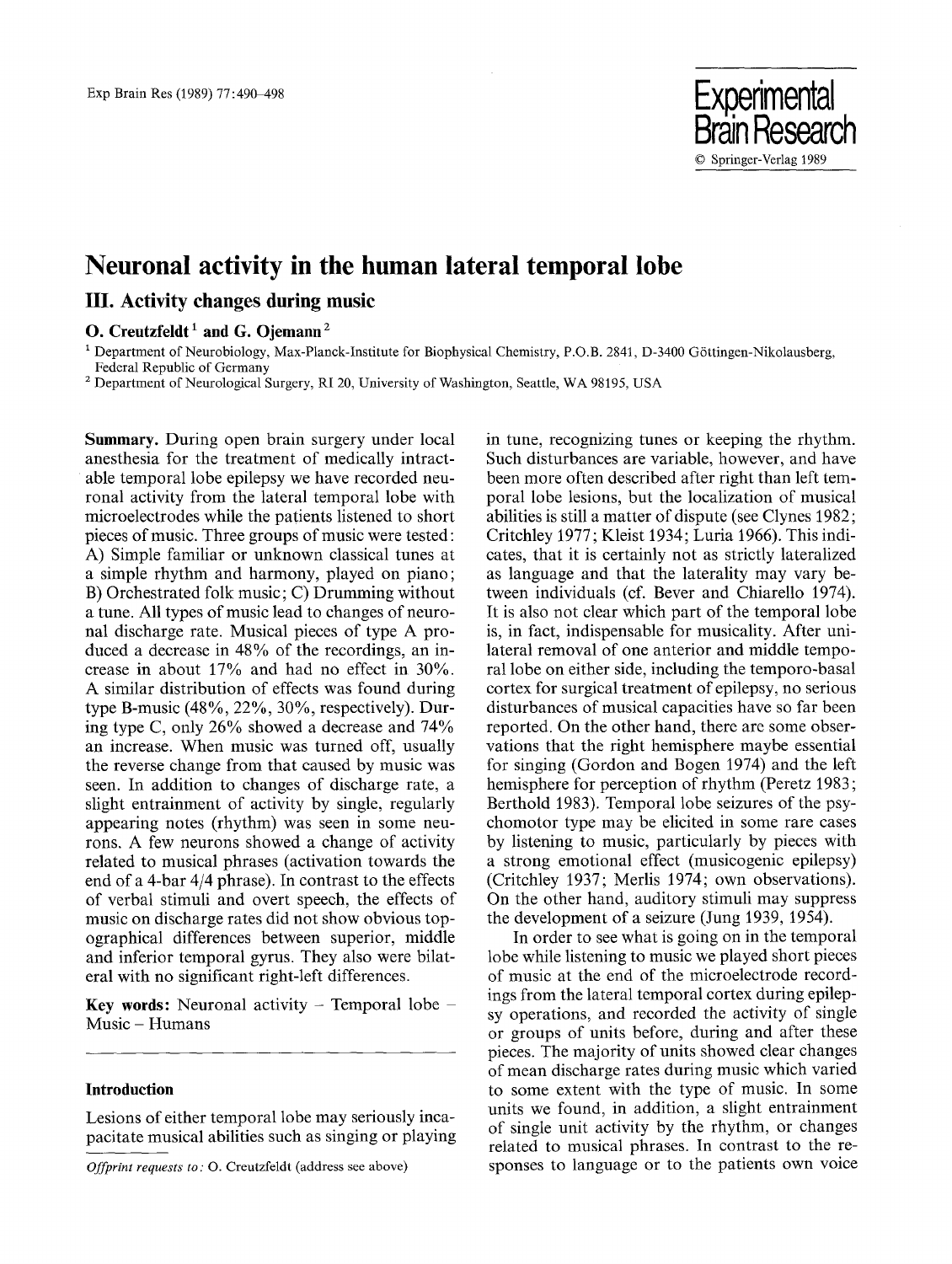

(see Creutzfeldt et al. 1989a, b), the neuronal responses did not show obvious differences in the different locations of the temporal lobe, nor did they show clear lateral differences.

#### **Methods**

Of the 34 patients in which we did microelectrode recordings during various auditory, language and visual tasks, we recorded single unit activity in 15 patients while playing short pieces of tape recorded music to them. As a rule, this part of the investigation was done at the end of all testing including stimulation mapping. Patients were awake and were told that they will now hear a few short pieces of music. Before the operation they were informed about this part of the testing, but the musical pieces were not played to them before the operation. They had given their informed consent also to this short part of the investigation.

Single or multiunit activity was recorded during open temporal lobe surgery under local anesthesia for the treatment of medically intractable epilepsy as described in the preceding reports (Creutzfeldt et al. 1989a; Ojemann et al. 1988). In short, lacquer insulated tungsten microelectrodes were introduced between 1–4 mm into the cortex usually near a sulcus through a hole in a pressure foot. In some patients the activity from two electrodes were recorded simultaneously, in which cases the tips of the electrodes were 2-4 mm above each other. In some patients, two recording sites in different gyri were tested. The microelectrode activity was tape recorded at a speed of 15 inches/s, together with the audio-signal from the music and the ECoG from several epicortical electrodes, including one situated directly over the microelectrode in the pressure foot. Data analysis was done off-line and films were taken of all recordings at 2.5 cm/s or 5.0 cm/s.

Single unit activity during music was recorded from 13 sites in the right hemisphere (8 from the middle, 4 from the superior temporal gyrus) and from 5 sites in the left, speech

**Fig.** 1, The tune "Ah, dirai-je vous, Mama" arranged by W.A. Mozart for the piano, and the first variation (KV 265). The roman numbers indicate the musical phrases, the arabic numbers the 4/4-bars (the piece is written with 2/4-bars)

dominant hemisphere (4 from the middle and 2 from the superior temporal gyrus). Recordings were all placed lateral to the somato-sensory region (see Fig. 1 of the first report). Unit discharges were counted at different trigger levels, so that from each recording two and sometimes three activity counts were available.

We had chosen musical pieces of different character, each 30-40 s long. After the tape recorder was switched on, 20-30 s passed as a control period until the music began. We thus avoided that handling and switching on the tape recorder coincided with the beginning of the music and always had a quiet period of 20-30 s before and after each piece. The music pieces were of three kinds:

A) Simple and clearly structured tunes at a quiet rhythm and played on a piano. The pieces chosen were: 1) W.A. Mozart: The childrens song "Ah, dirai-je vous, mama", often including the beginning of the first variation (KV 265) (see Fig. 1). The tune was familiar to most patients from the childrens song "Twinkle, twinkle, little star". 2) R. Schumann: "Nachtlied" from Nachtstücke, op. 23. 3) B. Galuppi: Beginning of the first movement (Andante) of Sonata No 5 C-major.

B) Liveley, orchestrated rhythmical music, in which a tune was clearly recognized. Here we choose well known American folk music: 1) Oh Susannah and 2) Old Folks, both arranged for orchester by Foster, tune 1 in a rhythmical Hill-billy, and tune 2 in a soft sentimental manner.

C) Modern rock music. Here we chose, on advice of Steve Ojemann, the theme of the TV-series "Miami vice". This is a drum piece without a tune, but with strong uniform rhythm, reinforced with synthesized sustained tones towards the end.

#### **Results**

### *Effects of music on discharge rate*

The most prominent effects of music on single unit activities in the right and left lateral temporal lobes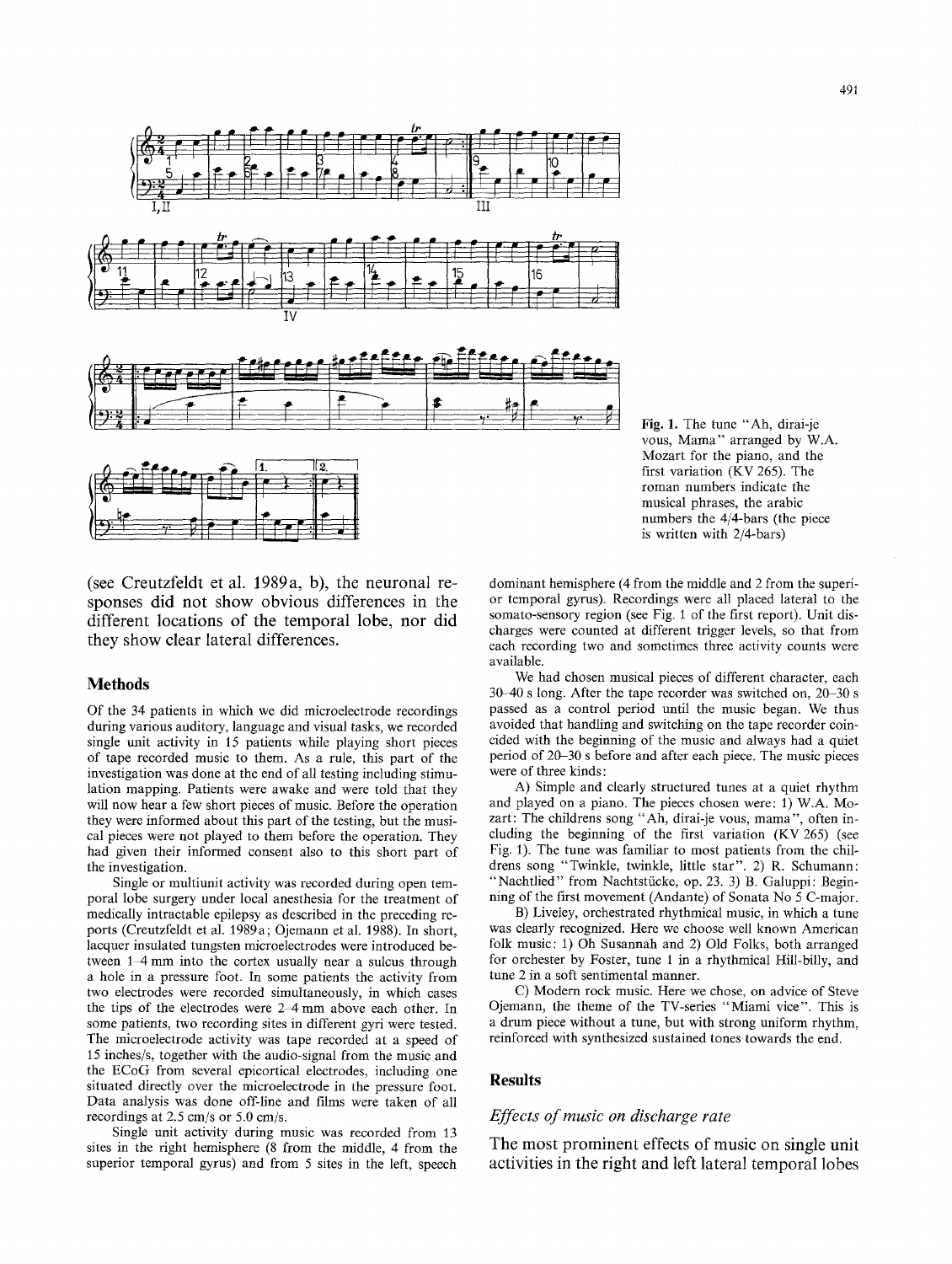

492

Fig. 2. Decrease of discharge rate of a group of units recorded in the right inferior temporal gyrus during music (Pat. 8529). Note, that the depression of discharge rate is stronger during the Mozart-tune than during the Fosterarrangement. The activity is slightly increased when the patient speaks, but not affected by speaking to the patient. In addition to the discharge suppression, this unit activity is also slightly entrained by the musical rhythm (cf. Fig. 5)

Fig. 3A, B. Decrease of discharge rate of a single unit in the left superior temporal gyrus during music (Pat. 8736). The activity is, in the average, only slightly suppressed during the piano piece (Galuppi) and the drumming (Miami Vice), but shows a strong off-discharge. This unit was activated in a specific manner when speaking to the patient and even more when he spoke himself

were changes of discharge rate. We have observed this in nearly 80% of our recordings and did not see, in this respect, any significant differences between the two sides. The degree of change could vary, however, and both increases and decreases could be observed. Furthermore, the different types of musical pieces from our repertoire could have different effects.

A typical example is shown in Fig. 2. In this male patient we recorded multiunit activity from the right inferior temporal gyrus. The spontaneous activity was almost completely suppressed during the Mozart tune, but less during the Foster-piece. Listening to speech did not alter the spontaneous discharge rate significantly, but when the patient spoke himself an additional activation peak could be observed (see also Fig. 9 in Creutzfeldt et al. 1989b). As will be shown later, the units recorded at this site were not simply silenced by the music but were also slightly entrained by the rhythm.

The example of Fig. 3 is from the left superior temporal gyrus. Here, the depression during the musical pieces is only slight, but is followed by a strong off-activation after the end. During speech addressed to the patient and when he spoke himself, the unit was activated, and these activations were specifically related to phonetic speech elements as well as to word length, as documented in the preceding papers (see Fig. 6 in Creutzfeldt et al. 1989a, Fig. 5 in Creutzfeldt et al. 1989b).

The changes of activity induced by music could be quite abrupt with latencies below one sec, but could also develop gradually during the musical pieces. Moderate crescendo's and decrescendo's during a piece did not strongly affect the discharge rate, but a very strong increase of volume could additionally increase or decrease it.

Suppression of discharge rate was found most frequently and strongest during group A of our repertoire, i.e. during the simple classical piano pieces. Next came the American folk-songs (Group B), while the modern rock induced increase more often than decrease. This is shown in the summary diagram of Fig. 4. Note, that the total number of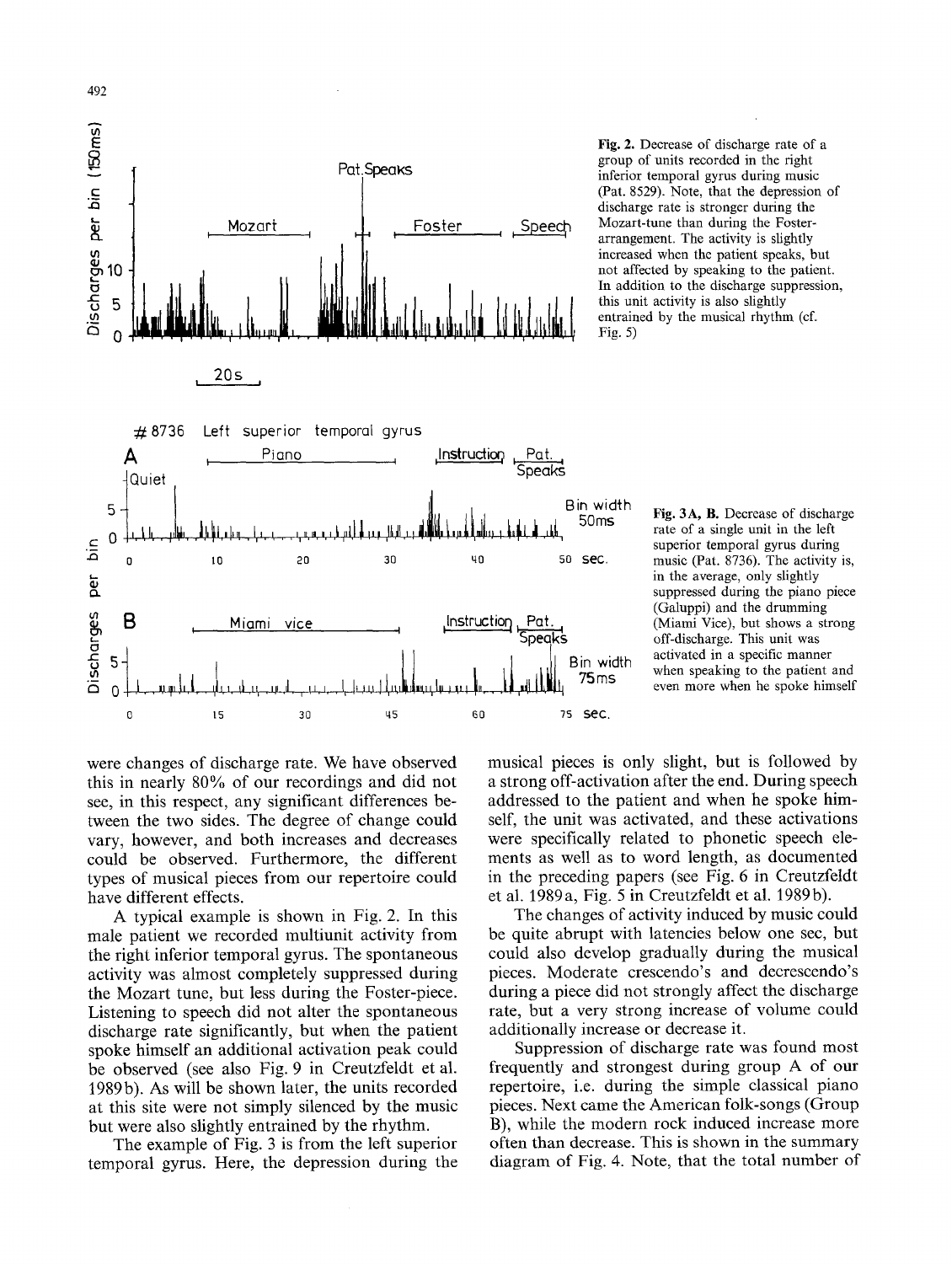

Fig. 4, Effect of the different types of music on mean discharge rates of neuronal activities in the right and left temporal lobe. Each cross represents the count from one activity. At each recording site several musical pieces were tested, some recordings were done with two microelectrodes and recordings from one electrode were split into single unit and multiple unit activity if possible. Abscissa: Decrease  $(-)$  and increase  $(+)$  of discharge rate from the last period 15 s before to the first period 15 s during music in per cent (see text). Number of recordings with increased, decreased or unaffected discharge, rates are shown at the right insets

measurements  $(N= 118)$  is much higher than the number of patients  $(N=15)$  and recording sites  $(N= 17)$ . This is not only because several classical and other pieces were played at one recording site, but also because discharge counts were done for different spike populations in multiunit recordings, and double microelectrode recordings were available in several patients. Because of the large absolute differences of discharge rates between single and multiunit activity we normalized the data for this diagram and calculated the percentage change of discharge rates between the activities during 15 s immediately preceding and during the first 15 s of the music. Percentages were always calculated relative to the higher activity which was taken as 100%. Thus, if the activity was higher during rest before the music, that was taken as 100%, but if the activity was highest during music, the latter was taken as 100%. In Fig. 4 the per cent differences discharge rates just before and during the first 15 s of music are plotted. It is obvious that the slow and simple classical piano tunes induced the strongest and most frequent suppression (in 48% of the recordings against 17% activation), and the modern rock resulted more frequently in discharge increase (74% increase against 26% decrease). The orchestrated folkmusic had a similar effect as the classical tunes, in the average (48% suppression, 22% activation).

| ۱<br>ľ. |  |
|---------|--|
|---------|--|

| N  | Type of music                          | Relative discharge rates |                        |  |
|----|----------------------------------------|--------------------------|------------------------|--|
|    |                                        | during: before           | after: during<br>Music |  |
| 59 | Easy classical<br>piano                | $0.6 + 0.49$ S.D.        | $1.65 + 0.93$ S.D.     |  |
| 20 | Folkmusic<br>arranged for<br>orchestra | $0.6 + 1.7$ S.D.         | $1.47 + 1.68$ S.D.     |  |
| 23 | Restless drum<br>pieces                | $1.69 + 1.7$ S.D.        | $0.59 + 34$ S.D.       |  |

Although somewhat different in the individual recordings, the change of activity from music to rest following the music were, for the whole population, mirror symmetrical to the changes from rest to music. This is shown in Table 1, where the relative discharge rates during music are compared to the resting time preceding and following the musical piece.

In all recordings in which music was tested, various speech tests preceded the music. In most cases, not the same neurons stayed throughout both tests, but the recording sites were not altered. Out of 6 recordings from the *superior temporal gyrus* the classical and/or folk music predominant-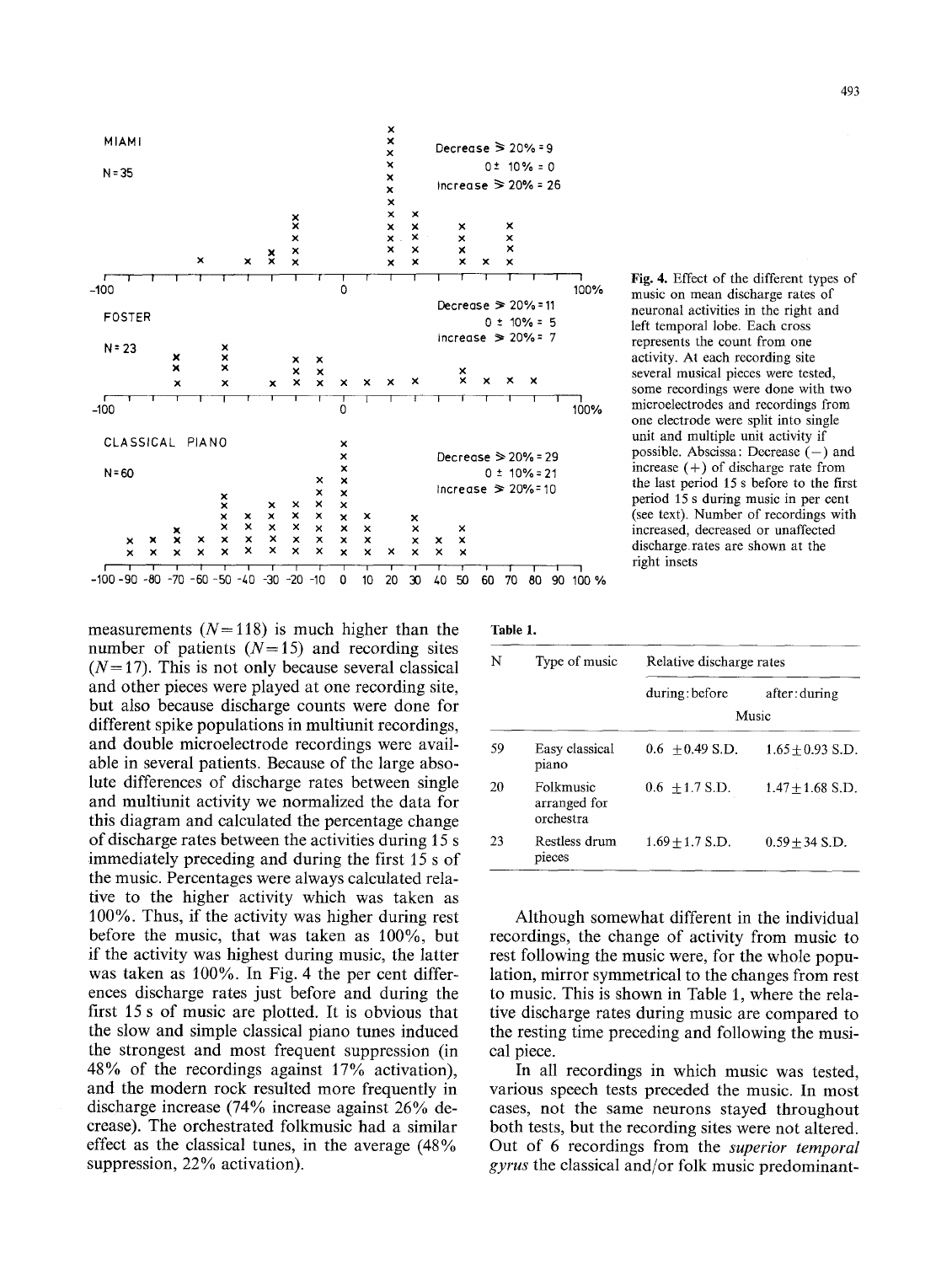



**Fig.** 5A-D. Entrainment of activity by a regular rhythm (Patient 8529, right inferior temporal gyrus) (Mozart-tune). A 64 superimposed, internally triggered oscilloscope sweeps each 300 ms long. A 1 During spontaneous activity. A 2 During music. B Oscilloscope sweeps triggered by the quarter notes (see audiogram on top). I, II, III, IV: Superimposed microelectrode recordings of 15-16 notes during phrase I-IV of the tune as indicated in Fig. 1. C Sweeps triggered by quarter notes, all 62 notes superimposed. D Same as in C, but without punctated 1/8 notes and trills in bar 4, 8, 12 and 16 of Fig. 1

ly suppressed the spontaneous discharge rate in 5 recordings (3 right, 2 left), but did not have any visible effect in one recording (right hemisphere). In all these cases, speech had altered the unit activity in a specific manner as described in the preceding reports (Creutzfeldt et al. 1989a, b). Of the 16 recordings from the *middle and inferior temporal gyrus,* discharge rates were affected by music in 11 recordings. In 7 of these responsive recordings, speech had not affected the discharge rates and in 2 further cases, speech had the reverse effect as compared to music. Thus, only in three cases, the effects of music and speech were in the same direction.

## *Neuronal activity changes related to musical rhythm and phrases*

In some unit recordings not only the discharge rates changed during presentation of music but neuronal activity could also become entrained by the rhythm of the music. Such entrainment was, however, only mild if it could be recognized at all, and was never tightly correlated to single rhythmical elements of a musical piece.

In Fig. 5 we show a recording from the right middle temporal gyrus during the Mozart tune (same recording as Fig. 2). The activity was clearly reduced during the music. This is documented in

Fig. 5A, in which 64 internally triggered oscilloscope sweeps each lasting 300 ms had been superimposed during silent rest before the music (A1) and during the music (A2). It can be seen that there were less discharges during music than preceding music (cf. Fig. 2). In fact, the discharge rate during music dropped to 25% of the premusic activity. In Fig. 5 B, the sweeps were triggered by the single notes, which can be recognized in the audiogram in B 1. In B 2, 3, 4 and 5 the activity during 16 consecutive sweeps was superimposed. Each 16 tone block corresponds to a 4-bar phrase of the tune as indicated by the roman numbers (see Fig. 1). The discharge probability was elevated between 20 and 160 ms after the beginning of each tone, and no discharges appeared during the later part of the tone interval. In C, all 64 notes of the tune (four 4-bar segments) were superimposed and here again, the high discharge probability during the first 160 ms after the beginning of each tone can be recognized. During the last 150 ms of the sweeps a few discharges are seen. These disappeared when the last notes of each phrase with the trills and ritardando (see Fig. 1) were left out (D). It should be noted, that the activation did not appear after each note and that the superimposed records represent only an increased discharge probability at the times indicated. On the other hand, increased discharge probabilities were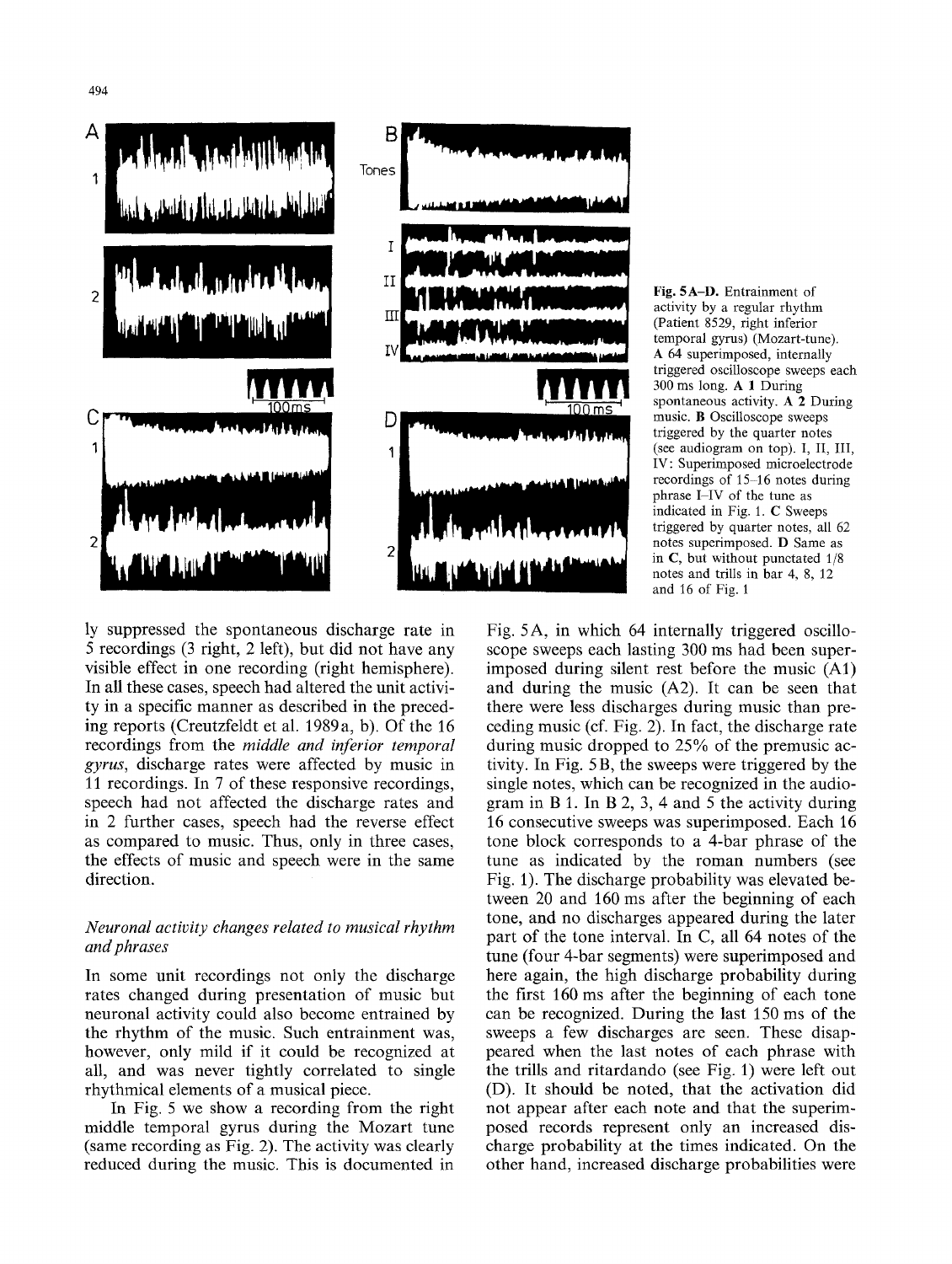Right gyrus tempor. medial # 8508



Fig. 6A-F. Unit activity recorded in the right middle temporal gyrus during rest  $(A, B)$  and during the first two segments of the Mozart tune (C-F) (Pat. 8508). Continuous recordings except for a small cut between C, D and E, F, respectively. The roman and arabic numbers refer to the phrases and bars as indicated in Fig. 1. A single unit with a large action potential and several units can be distinguished

not related to notes of certain pitch. Thus, our results do not give an indication for pitch dependent activations in the lateral temporal lobe. This is consistant with the analysis of speech responses, where we also did not find activations specifically related to certain vowel formants (Creutzfeldt et al. 1989a).

Another example is shown in Figs. 6 and 7 from a recording in the right middle temporal gyrus of another patient during the Mozart tune. In the original recording (Fig. 6), one large single and some small units could be distinguished. The resting discharge rate of the units (Fig. 6A, B) dropped during the first bars of the music (C, D). Only the first two parts of the tune are shown (compare roman numerals with those in Fig. 1). When counting the discharge rates of the large and the small action potentials over the whole resting and the music period, one sees that both were suppressed by about 50% during the music (Fig. 7A). When counting the discharges at different 100 ms-intervals during each tone interval (450-500 ms, quarter notes), the averaged discharge probability of the large unit was 0.78 per note during the first 200 ms following each interval, in contrast to only 0.42 during the last 300 ms (Fig. 7 B, upper, continuous curve). The separate plots for the successive 4-bar

segments of the tune at the lower part of Fig. 7 B show entrainment of variable strength only during phrases I-IV (the original tune), but not during V and VI, the first variation with 1/16-notes (see Fig. 1). Also in this unit, the variation of discharge entrainment during tone intervals was not related to pitch. The small unit was not significantly affected by single tones (broken line in Fig. 7 B).

As seen in Fig. 1, the Mozart tune consists of 4 phrases or segments, each of them four bars 4/4 long (or, in this notation 8 bars with *2/4* notes). The last note in the last bar of each phrase is a half note and is preceded by a prolonged 1/8 with a trill followed by a 1/16 which has the effect of a ritardando and thus accentuates the end of the phrase. Some units were specifically activated during this terminating figure of each phrase. Such an effect is suggested already by the recording of Fig. 5 C, but this activation could also be interpreted as a tone related activation during the trill. A more clearly end-of-phrase related activation is shown in Fig. 8. This is from a unit recorded in the right middle temporal gyrus. The discharge rate of this unit was low during the first 3 s, but increased during the last 3 s of each phrase. In Fig. 8 B the mean discharge rates during one secintervals are summed up for all 4 phrases (continu-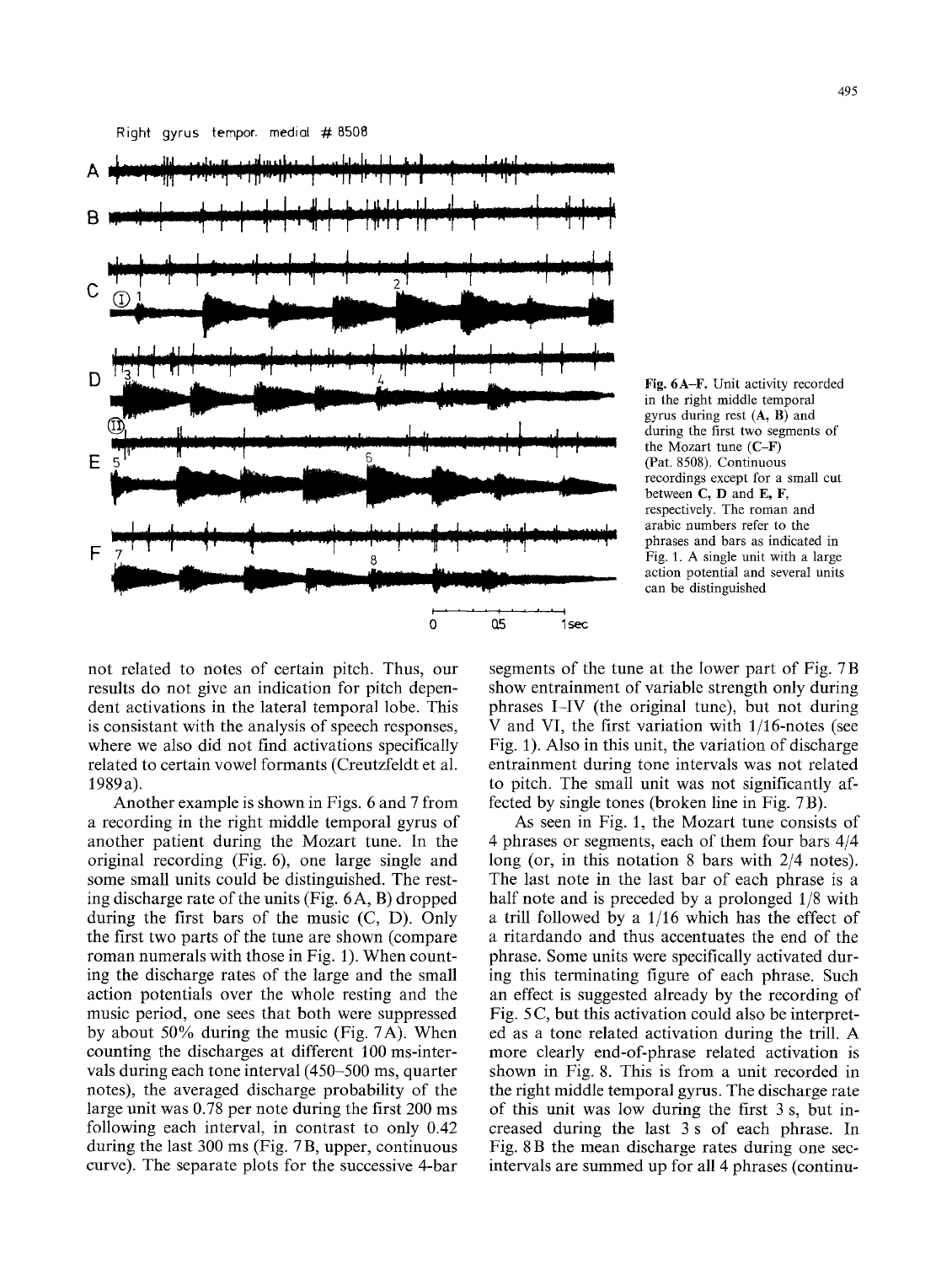

**Fig.** 7A, B. Mean discharge rates A and entrainment of activity by single tones B. From same record as Fig. 6, but counted over the whole Mozart tune. A Discharge rates of the large single unit (continuous line) and the small multiunit activity (broken line). B Lower curves: I-IV: Counts of discharges during 100 ms intervals between the sixteen notes of the respective 4-bar phrases  $(15-16)$ notes each). V-VI: Counts during the first 2 phrases of the first variation (see Fig. 1). Continuous curve on top: Sum of discharges during 100 ms intervals between all 62 1/4-notes of the tune. Broken line: Same count for the small multiunit activity. Note different ordinate scale for large single (left) and small multiunit activity (right)

ous line). The counts of spontaneous activity preceding music for successive periods of phrase length (broken lines) show that there was no significant spontaneous periodicity of discharge rate.

We have also seen such rhythm and phrase related activations in other units and during other pieces. Thus, for example the rhythmical beats towards the end of the drum solo of the rock music or the rhythmical banjo beats at the beginning of the Foster piece "Oh Susannah" tended to entrain the activity of some units. However, the activations were always rather loosely coupled to the respective beat notes, so that the latencies and discharge probabilities could vary considerably.

In spite of these impressive examples, it must be emphasized that distinctively single note, rhythm or musical phrase related activations were weak and could be recognized only in a minority of recordings, so that with the described variabilities in discharge probabilities and latencies the whole population of units from which we recorded was far from synchronized with the beat and rhythm of the musical pieces, at least for the short recording times of each piece (20-30 s).

The examples we have shown for note and phrase related activations were from the right middle temporal gyrus, i.e. from the non-speech dominant hemisphere. However, we have seen the same phenomena also in the middle and superior temporal gyrus of the speech dominant left side, and

our material is not sufficient to make any firm statement on the laterality of these phenomena.

## **Discussion**

The neuronal activity changes observed in the lateral temporal lobe on which we reported do not appear to represent essential aspects of music and therefore probably do not play a decisive role for music representation in the brain. On the other hand, our findings indicate that music appears to affect neuronal activities in this region of the brain in a characteristic manner. The most prominent effect was a change in spontaneous discharge rate. When playing simple tunes in pleasant harmony such as the piano pieces of Mozart, Schumann and Galuppi, discharge rates dropped in nearly half of the neuron recordings or increased only slightly in a minority. Also the more lively orchestrated folk tunes caused a decrease of discharge rates more often than an increase. In fact, the neuronal activity in the lateral temporal lobe was reduced to 60% of the resting level in the average during these types of music. During the unmelodic and only slightly structured drum beat of the rock music, on the other hand, increase of discharge rate was seen more often than decrease. These changes of discharge rates were recorded in the superior temporal gyrus of both sides, where speech usually evoked neuronal activations, often quite specifi-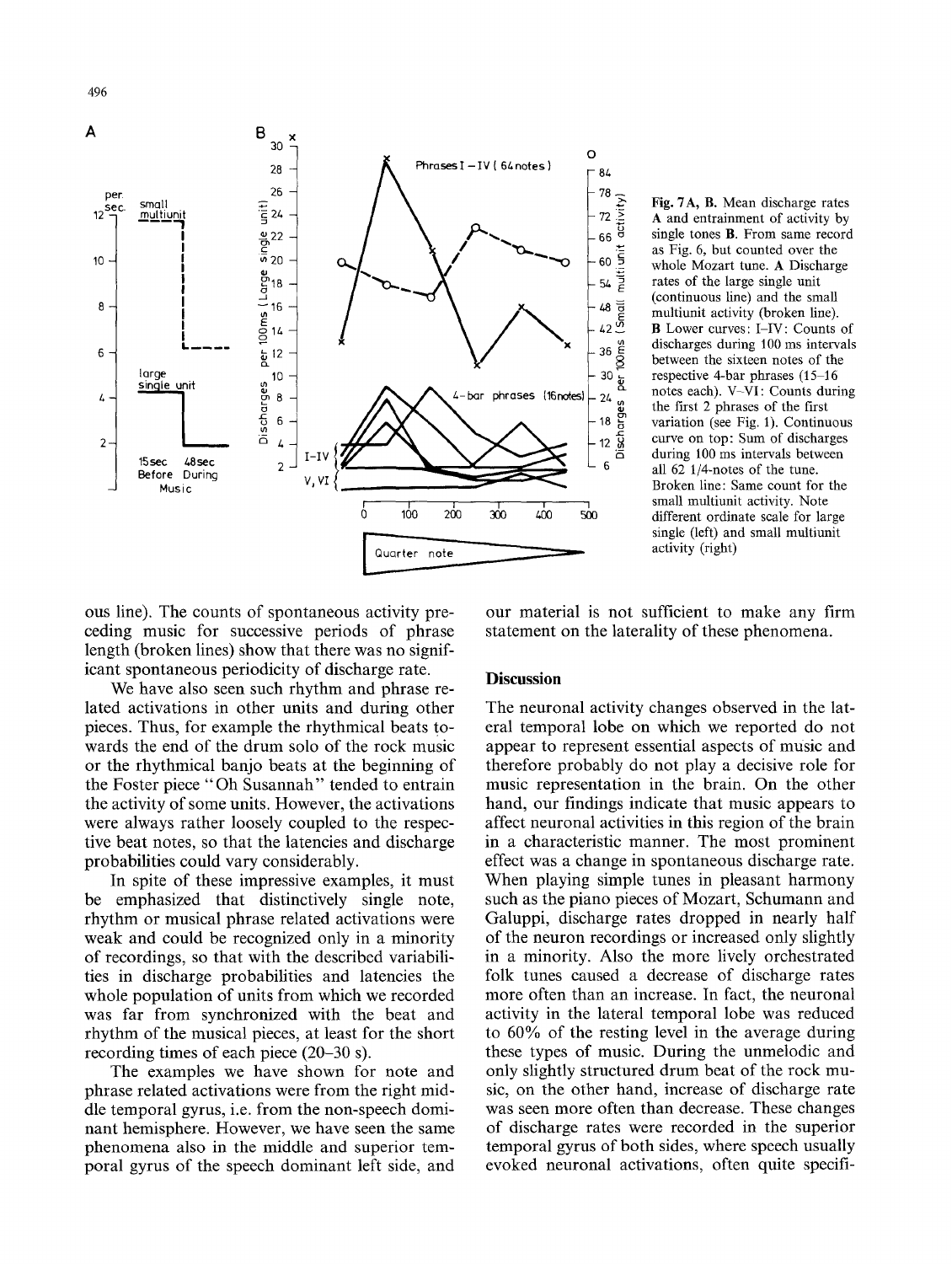

Fig. 8 A, B. Activation of a neuron in the right middle temporal gyrus at the end of a musical phrase (Patient 8603). A Digitized audiorecord (top) and discharge counts of the neuronal activity (bottom). The vertical lines mark the phrases I-IV as indicated in Fig. 1. Binwidth 50 ms. B Continuous line: mean discharge rates with standard deviations at I s-intervals during the 4 musical phrases (the phrases begin at 0 s). *Broken line* mean discharge rates during rest preceding music over 4 successive 7 slong periods (corresponding to the length of the musical phrases)

cally related to phonemic and temporal aspects of spoken language and the patients own voice, as well as in the middle and inferior temporal gyrus, in which neurons were either unresponsive to speech or only unspecifically activated (cf. Creutzfeldt et al. 1989a, b). Only in three recordings the changes of discharge rate during speech and music were in the same direction.

We conclude from these observations and with all caution, which is necessary in the light of the large variability, that music has a specific effect on neuronal activity in the lateral temporal lobe and that this effect is predominantly in the direction of silencing down the spontaneous discharge rate. It is tempting to relate this observation to the quieting effect of this type of music.

497

We have observed a similar effect on spontaneous discharge rate in the same neuronal population also during a complex memorizing task as will be described in a subsequent report (Creutzfeldt, Ojemann, Lettich, in preparation; see also Ojemann et al. 1988). Is the common denominator in both situations the reduction of "noise in the system"? We shall discuss this with respect to the mental tasks in some more detail in the next paper. Interestingly, the EEG also shows a decrease in power over both temporal lobes during listening to music as well as during various mental tasks (Petsche et al., in press). This decrease of power is mainly restricted to the  $\alpha$ - and  $\theta$ -range, but spontaneous unit discharges may also be closely related to the  $\alpha$ - and 9-waves at the recording site as we will describe in a forthcoming paper (Creutzfeldt, Gädicke, Ojemann, in preparation). Local cerebral metabolism was reported to increase over both temporal lobes during music stimulation (Mazziotta et al. 1982). This is unexpected in view of the generally suppressed neuronal activity in this region, but if this turns out to be a consistant finding, the metabolic activation might reflect activation of neurons in the primary auditory cortex or increased activation of inhibitory neuronal mechanisms.

The other effects of the music we presented were somewhat more specific in that we could demonstrate some entrainment of neuronal activities by single tones and changes of activity related to the completion of musical phrases. The effects were slight and we only recognized them in a minority of recordings. Yet, they indicate that rhythm and segmentation of music into phrases may entrain neuronal activities that are apparently not strictly involved in the representation of melody. Such a synchronizing effect of music on a larger population of neurons, even if it is only slight and obvious in a minority of neurons, must have an effect on the general state of mind, attention, emotion etc. This even more so if one can assume that these general effects of music on neuronal activities may not be restricted to the lateral temporal lobe but may also affect other regions of the brain including the motor system as the EEG-data and behavioral observations ("beating the rhythm") suggest. The situation and position during which the patients listened to the music was clearly abnormal and did not allow for any Overt emotional or motor response. Yet, the changes of neuronal discharge rates induced by music and the entrainment of neuronal activity by tones and musical phrases may be related to one of various known effects of music on vegetative phenomena such as heart rate, mus